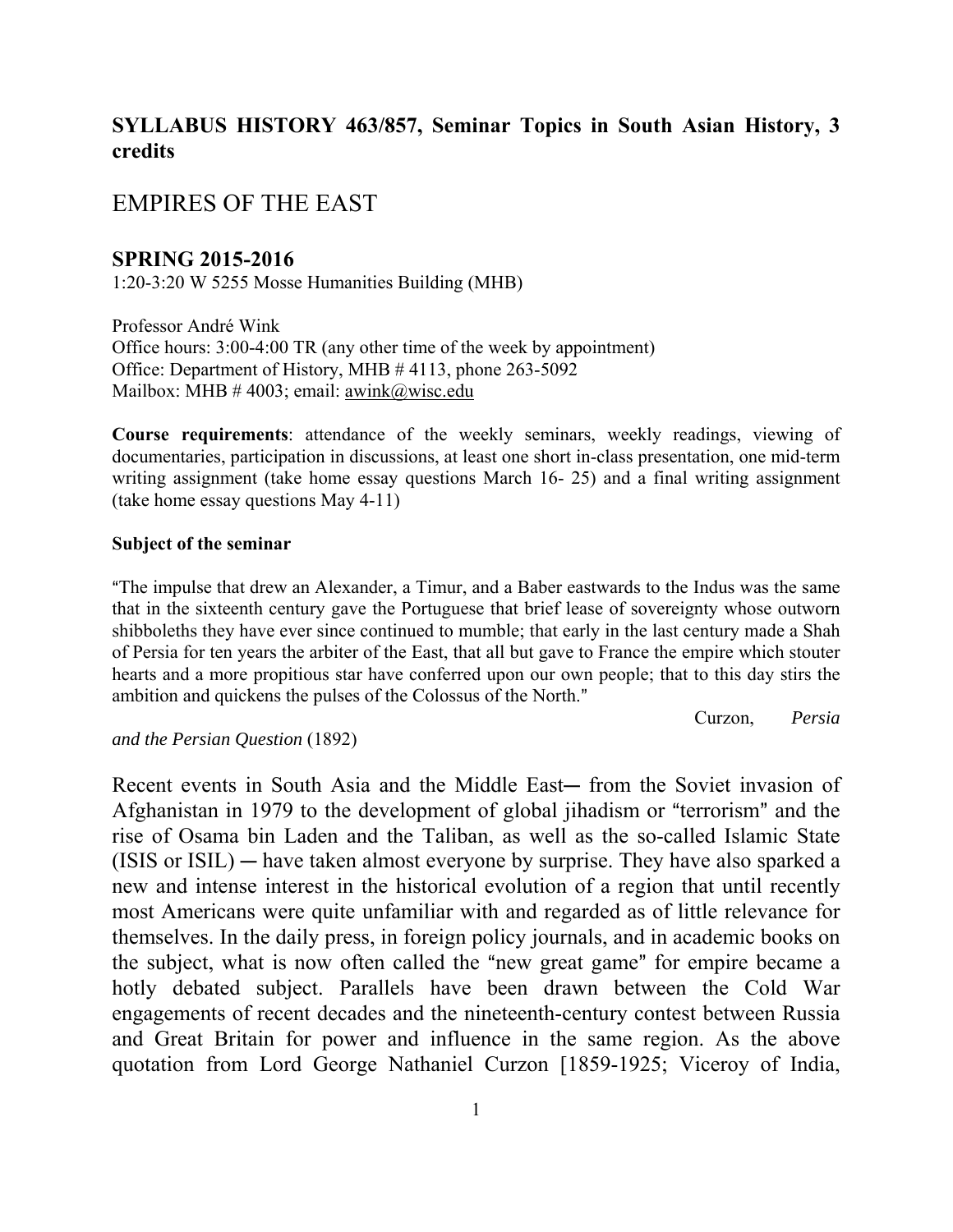1899-1905) illustrates, the struggle for empire in South Asia and the Middle East has been depicted as something that was historically inevitable and of all ages  $$ proof, if any were needed, of the old adage that "geography is destiny." But where does this inevitability come from? And what does it bode for the future of the region? Will America, now that it has been drawn into it, be just another, the latest, empire to become "the arbiter of the East"? In this seminar we will explore these, and related issues in five parts.

### **I. Geography and history**

January 20, 27, February 3

Required reading: A. Wink,'From the Mediterranean to the Indian Ocean: Medieval History in Geographic Perspective,' *Comparative Studies in Society and History*, 44, 3 (2002), pp. 416-445.

### **II. The rise of Islam and the Turko-Mongol empires**

February 10, 17, 24

Required reading: A. J. Silverstein, *Islamic History: A Very Short Introduction* (Oxford, 2010), introduction, chapters 1-2; A. Wink, *Akbar* (Oxford, 2008).

View: YouTube  $-$  "In the footsteps of Marco Polo" (1.5 hour)

### **III. The Indian Ocean and global trade**

March 2, 9, 16

Required reading: K. N. Chaudhuri, *Trade and Civilisation in the Indian Ocean: An Economic History from the Rise of Islam to 1750* (Cambridge, 1985), chapters 1-5.

[March 16-25: mid-term writing assignment on essay questions relating to parts I-III]

#### **IV. Modern imperialism and the Great Game**

March 30, April 6, 13

Required reading: D. K. Fieldhouse, *The Colonial Empires: A Comparative Survey from the Eighteenth Century* (New York, 1966), chapter 12, pp. 271-286 (handout); D. Fromkin,'The